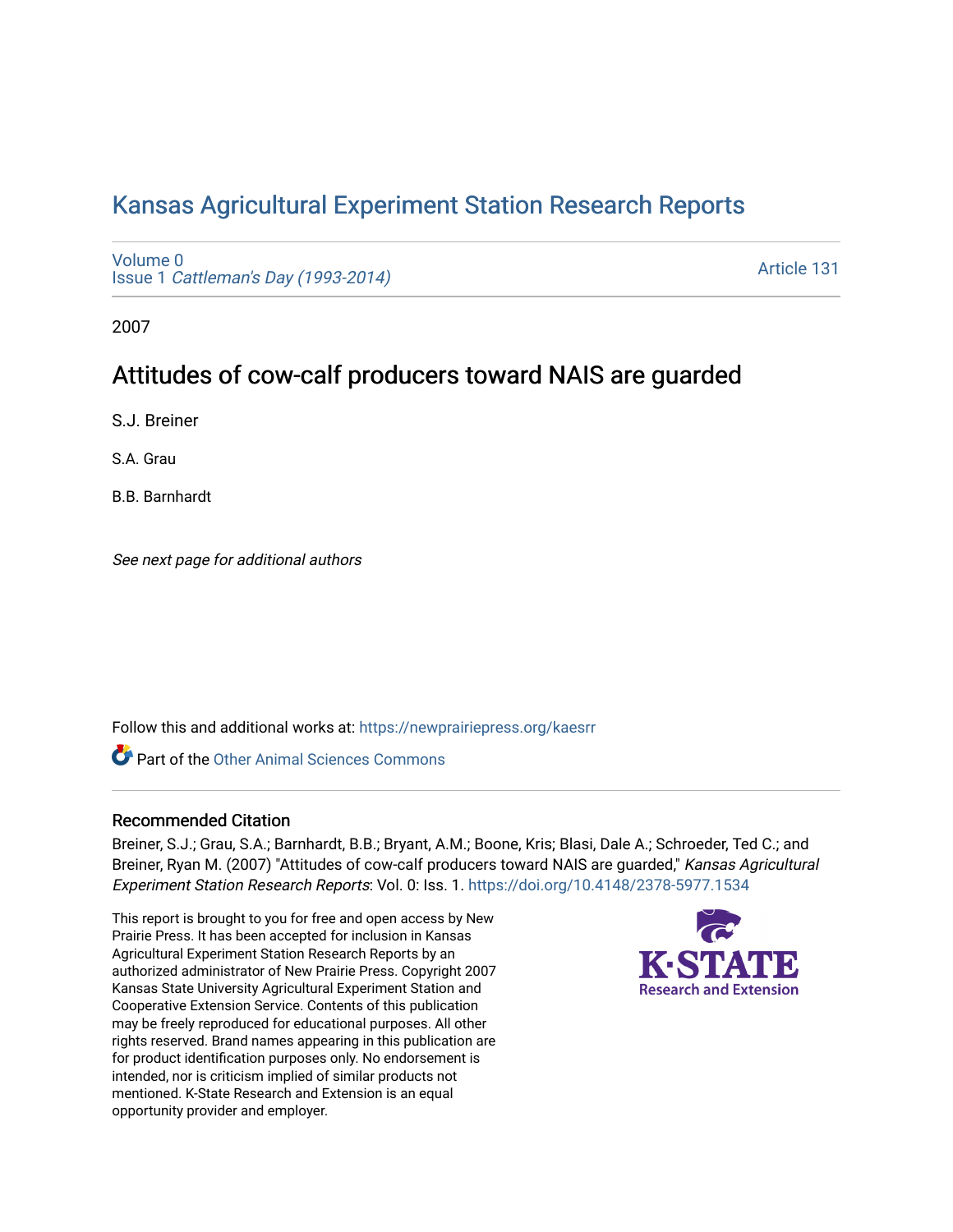## Attitudes of cow-calf producers toward NAIS are guarded

## **Abstract**

The introduction of a National Animal Identification System (NAIS) into the United States has generated much confusion and controversy. The goal of the NAIS is to utilize 48-hour traceback in the event of an animal disease outbreak, identify all animals that have had contact with the diseased animal, and link animals to their premises of origin. The NAIS has led to new technology and guidelines with the potential to change the production and marketing landscape of the beef industry. Moreover, these advances have led to public policy issues that have changed the rhetoric of the industry. The objective of this study was to examine perceptions and attitudes of cowcalf producers toward emerging beef technologies and policy issues through a nationwide mail survey. By understanding the demographics of today's producers in addition to their current practices, the industry can work toward better educating and understanding the concerns of these producers.

## Keywords

Cattlemen's Day, 2007; Kansas Agricultural Experiment Station contribution; no. 07-179-S; Report of progress (Kansas State University. Agricultural Experiment Station and Cooperative Extension Service); 978; Beef; Cattle; National Animal Identification System (NAIS); Cow-calf producers

## Creative Commons License



This work is licensed under a [Creative Commons Attribution 4.0 License](https://creativecommons.org/licenses/by/4.0/).

## Authors

S.J. Breiner, S.A. Grau, B.B. Barnhardt, A.M. Bryant, Kris Boone, Dale A. Blasi, Ted C. Schroeder, and Ryan M. Breiner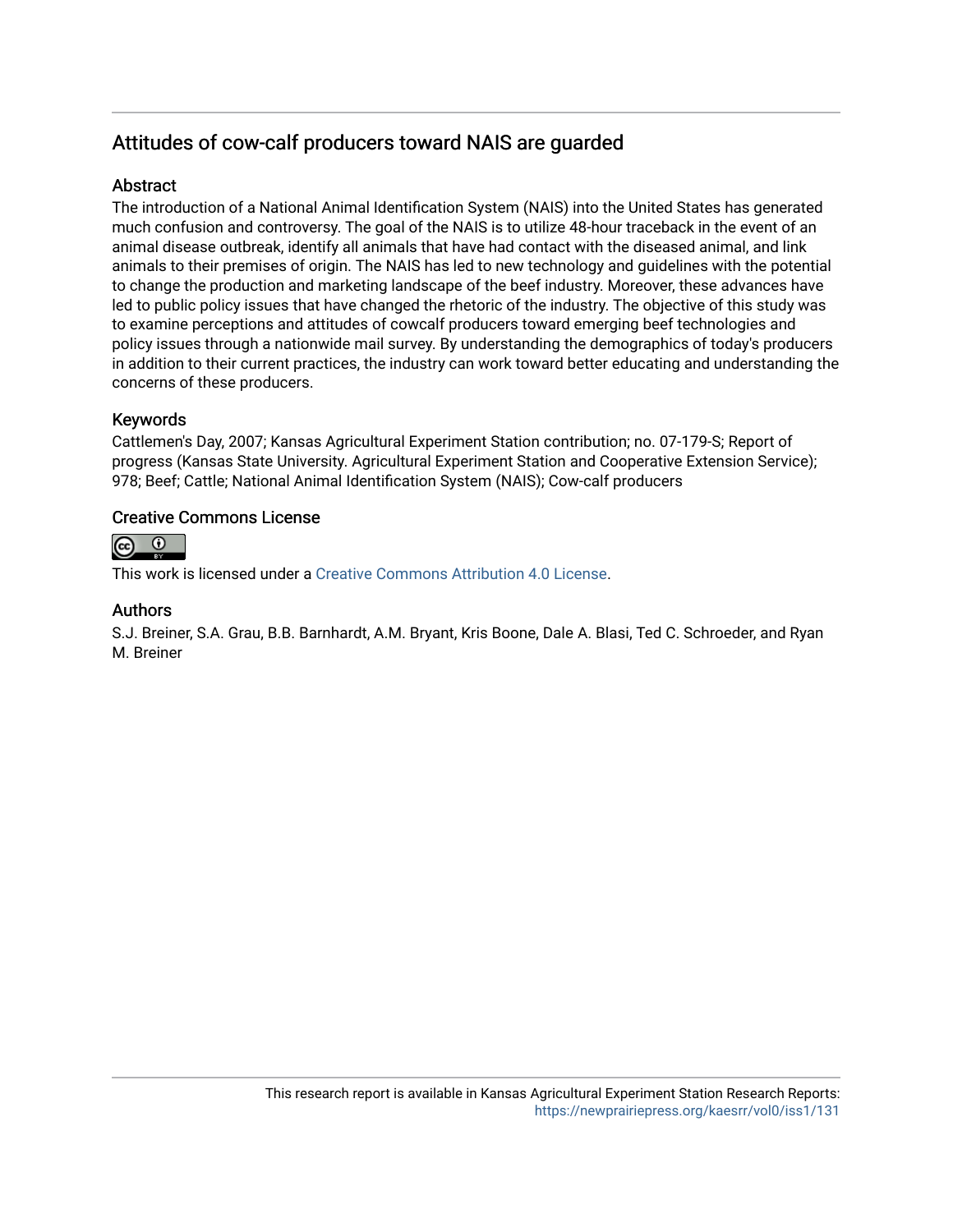### **ATTITUDES OF COW-CALF PRODUCERS TOWARD NAIS ARE GUARDED**

*S. J. Breiner, K. M. Boone, D. A. Blasi, S. A. Grau, T. C. Schroeder, B. B. Barnhardt, R. M. Breiner and A. M. Bryant* 

#### **Introduction**

The introduction of a National Animal Identification System (NAIS) into the United States has generated much confusion and controversy. The goal of the NAIS is to utilize 48-hour traceback in the event of an animal disease outbreak, identify all animals that have had contact with the diseased animal, and link animals to their premises of origin. The NAIS has led to new technology and guidelines with the potential to change the production and marketing landscape of the beef industry. Moreover, these advances have led to public policy issues that have changed the rhetoric of the industry. The objective of this study was to examine perceptions and attitudes of cowcalf producers toward emerging beef technologies and policy issues through a nationwide mail survey. By understanding the demographics of today's producers in addition to their current practices, the industry can work toward better educating and understanding the concerns of these producers.

#### **Experimental Procedures**

A panel of experts at Kansas State University completed content validity testing of the prepared survey instrument. Participants were selected in the spring of 2006, from a mailing list of cow-calf producers with more than 100 cows. *BEEF*® Magazine provided the mailing list and a random sample of 1,000 producers was selected. Three mailings were sent to each participant over a two-month time period. Non-respondents received a fourth mailing to further encourage response. Mailings included: 1) pre-notice letter, 2) survey packet and cover letter, 3) postcard thank you/reminder, and 4) replacement questionnaire with monetary incentive. Data were collected by Prism Business Media, Inc., and analyzed by both Prism Business Media, Inc. and Kansas State University.

#### **Results and Discussion**

A total effective mailing of 972 surveys resulted in 522 responses for an effective response rate of 53.7%. Producers from 41 states responded to the survey, and 77.8% of respondents were over the age of 45 with an average herd size of 160.

The first step in implementing the proposed NAIS is to obtain a premise registration number. Of those surveyed, almost one-third had received a premise ID number (Table 1).

| <b>Table 1: Have You Received or Registered</b> |  |
|-------------------------------------------------|--|
| Your Operation for a Premise Identifica-        |  |
| tion Number?                                    |  |

|                | Number<br>Reporting | Percent<br>Reporting |
|----------------|---------------------|----------------------|
| Yes            | 171                 | 32.8%                |
| N <sub>0</sub> | 341                 | 65.3%                |
| No answer      | 10                  | 1.9%                 |
|                |                     |                      |

 $N = 522$ .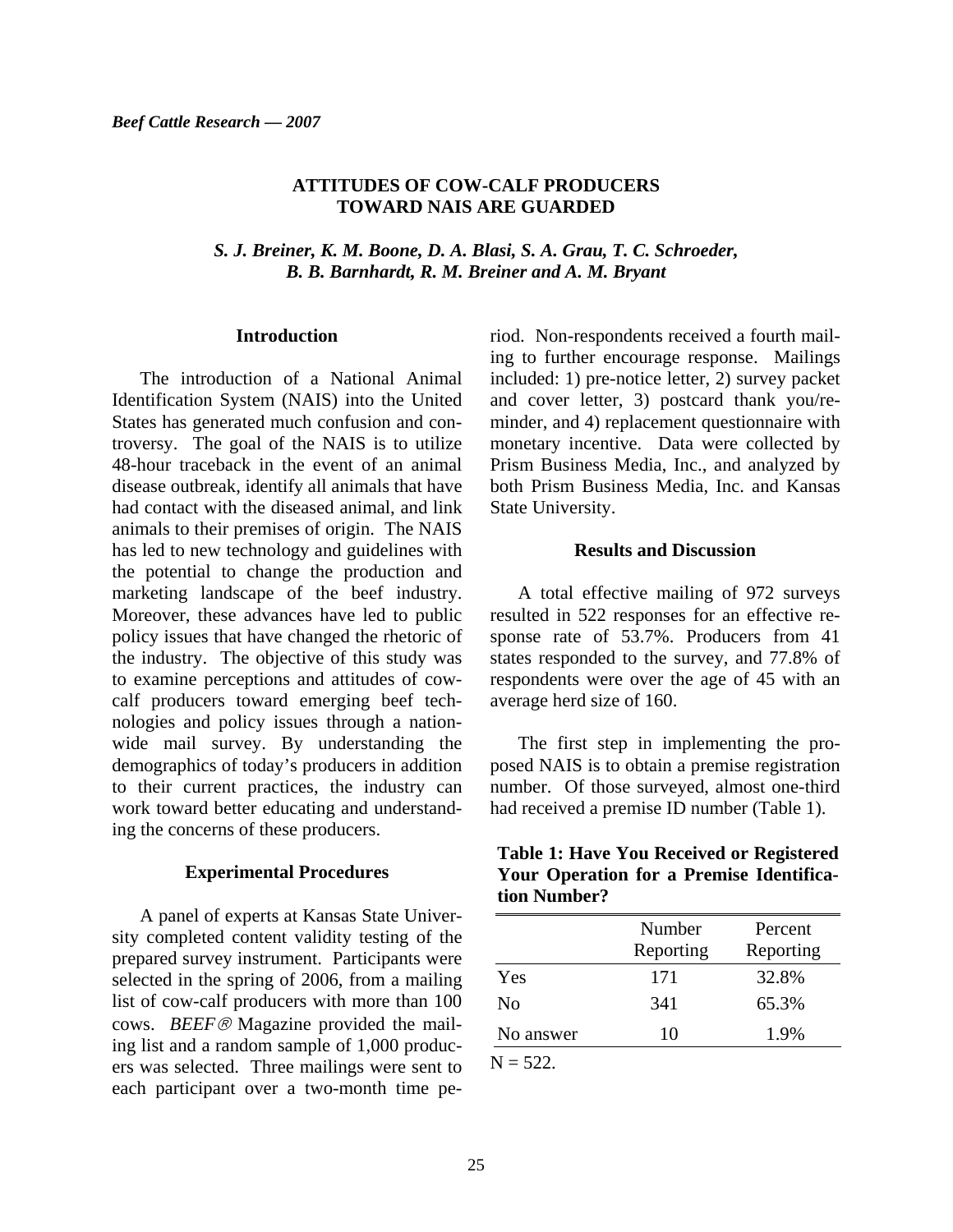Producers were asked to rate their concerns regarding four issues surrounding the implementation of a national ID plan. Liability to producer was the greatest concern of producers. It was followed by cost to the producer, reliability of technology, and confidentiality of information, respectively (Table 2).

**Table 2: Please Rate Your Concerns Regarding the Following Issues Surrounding the Implementation of a National Animal Identification Plan:** 

 $(1 = not concerned, 2 = somewhat concerned, 3 =$ *concerned and 4 = very concerned)* 

|                           | N   |      | Std.                 |
|---------------------------|-----|------|----------------------|
|                           |     |      | Valid Mean Deviation |
| Cost to producer          | 513 | 3.02 | 0.976                |
| Confidentiality of        |     |      |                      |
| information               | 487 | 2.94 | 1.050                |
| Reliability of technology | 489 | 2.95 | 0.943                |
| Liability to producer     | 496 | 3.12 | 0.965                |

Participants also evaluated the importance of a national animal identification system. Disease monitoring and regaining foreign markets were the most frequently perceived benefits of a national animal identification system. The majority of producers did not feel such a system was important to increase profitability in their operations (Table 3).

**Table 3: How Important Do You Feel a National Animal Identification System is to the Following:** 

| $(1 = not important and 6 = critical)$ |  |
|----------------------------------------|--|
|----------------------------------------|--|

|                         | N     |      | Std.           |
|-------------------------|-------|------|----------------|
|                         | Valid |      | Mean Deviation |
| Monitoring disease      | 498   | 4.13 | 1.627          |
| Increasing consumer     |       |      |                |
| confidence              | 495   | 3.95 | 1.709          |
| Increased profitability | 490   | 3.03 | 1.674          |
| Regaining foreign       |       |      |                |
| markets                 | 493   | 4.09 | 1.680          |
| Managing the supply     |       |      |                |
| chain                   | 481   | 3.23 | 1.711          |
| Enhancing food safety   | 493   | 3.71 | 1.731          |

Producers were asked to rate their level of agreement with several statements on a scale of 1 to 6, with 1 being strongly disagree and 6 being strongly agree. Forty-one percent of producers agreed to some degree that the NAIS is necessary. Almost 30% felt the implementation of such a program was overdue. More than 59%, however, felt the implementation timeline was not practical (Table 4).

### **Table 4: Please Rate the Following Statements About the National Animal Identification System (NAIS) In Order of Agreement:**

*(1 = strongly disagree and 6 = strongly agree)* 

|                                              | N   |      | Std.<br>Valid Mean Deviation |
|----------------------------------------------|-----|------|------------------------------|
| NAIS is necessary                            | 495 | 3.35 | 1.683                        |
| NAIS implementation<br>timeline is practical | 466 | 2.97 | 1.492                        |
| The implementation of<br>NAIS is overdue     | 471 | 2.97 | 1 723                        |

Respondents also were asked to rate their level of understanding regarding the proposed NAIS, also on a scale of 1 to 6, with 1 being no understanding and 6 being complete understanding. The majority of producers showed some degree of understanding of the program. Similarly, they were asked to rate their familiarity with electronic ID systems available to producers (Table 5). While most producers felt they were aware of available systems and technology, the margin was small, with a mean of 3.29. The capability of these producers to implement and adopt the NAIS was also evaluated on a scale of 1 to 6, with 1 being incapable and 6 being completely capable. The majority of producers felt they were capable of adopting the program (Table 5).